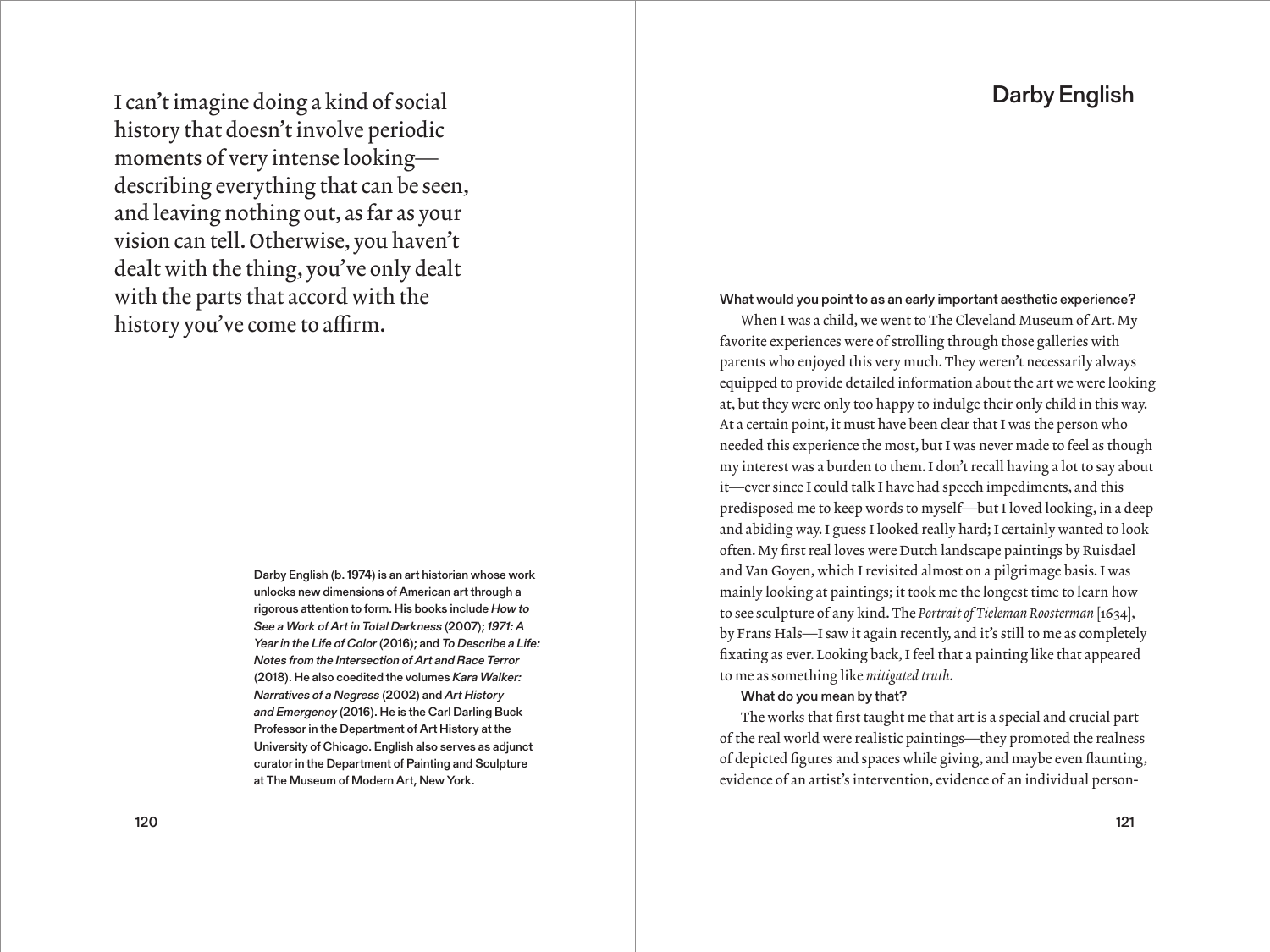## Darby English

ality's interpretation of . . . *whatever*.That truth could be sensed and not merely stated or displayed was already a considerable development upon everyday understandings of truth, in my world. Now I could think about truth reconciled with felicity; reconciled with opinion; reconciled with differentness.That frees you up in your relationship to truth in the unreflective, common sense.That's important when you're different, when all the evidence you have suggests that one's sense of things isn't so common.

Looking back,I think that whatever that sense was—a confirmation of sensibility or something—it's one of the most crucial insights I've ever received. That truth wasn't one thing, there wasn't a one truth, even about the way the land and the sky outside look, or the way that guy sitting over there looks.There's something absolutely discrete about him, but you and I will find different things to be interested in when looking at him, when treating him as though he were merely a view. Something about the proliferation of mitigated truths in a museum, for me, confirms one's right to take a different kind of interest in the things and beings of the world, as long as one sees what, in them, is singular and discrete and not subject to alteration under the pressure of a view.This is a right that needs to be protected fiercely. Art may protect that right more fiercely than any other institution in the culture.Anyway, for me, art has something to do with the individual's right to *differ*.I feel very lucky to have lived a life that affirmed this early on.

It wasn't just painting specific.Teachers affirmed this.At some point in high school, I turned in a paper on Joseph Conrad in which I described a scene that seemed to me green by calling it "verdant." No big deal, just a word somewhere in something that I'd written. But the teacher called me aside to thank me for using such a beautiful word; probably part of the thanks related to the correctness of the usage, too. I didn't then and don't now know what to make of this. It wasn't the "day I became a writer"—actually, it increased my anxiety about writing, because I then wanted to always produce papers that moved her in that way. But something happened.

122 123

Were you writing outside of assignments—poems or stories?

Yes. There was a literary magazine at my school. I contributed poems, which were terrible.I think I even knew then that they were terrible.I got one or two published.The faculty advisor took me to be responsible enough to be an editor. My best friend and I ended up coediting the literary magazine for a year or two. So now we were arbiters of literary taste in our little microculture. We'd have meetings to review submissions, and we took this very seriously.There was also a little popularity nonsense going on, like, *There's no way we're going to print anything by that asshole*. We were cultivating a sense—our own respective senses—of what "good taste" meant in English-langauge writing. But we were also perpetrating our taste.That became uncomfortable after a period of time, and I resigned before my senior year.I didn't want to be outside other people's use of language, judging it up or down.At that point,I started listening to a lot of music, mainly for lyrics at the time, because I had quit all my instruments except for one. And I read a lot of "real" writing, mostly nonfiction. From my time at the literary magazine, I learned something about myself that has remained true: I dislike deciding things for other people. On the one hand, to me that's a scary kind of power, rarely used for good; on the other, it's so completely enchanting to me to watch how people who are not me make choices in navigating the landscapes we share—landscapes such as a language, or a neighborhood, or a work of art.I love a minor difference.

What was particularly important to you at that time? At that point,I was reading a lot of art criticism. In high school?

Yes.I got a copy of Peter Schjeldahl's *The Hydrogen Jukebox* [1991] amazing to me because it was this sparsely illustrated thing full of freely felt, deliberate, and forcefully put words about art.It took me forever to reconcile the essays' claims with the art they're ostensibly about, because this writing was so autonomous.A very interesting encounter for a child to have with subject-driven language; something for me to think about, maybe, in relation to my present-day fear of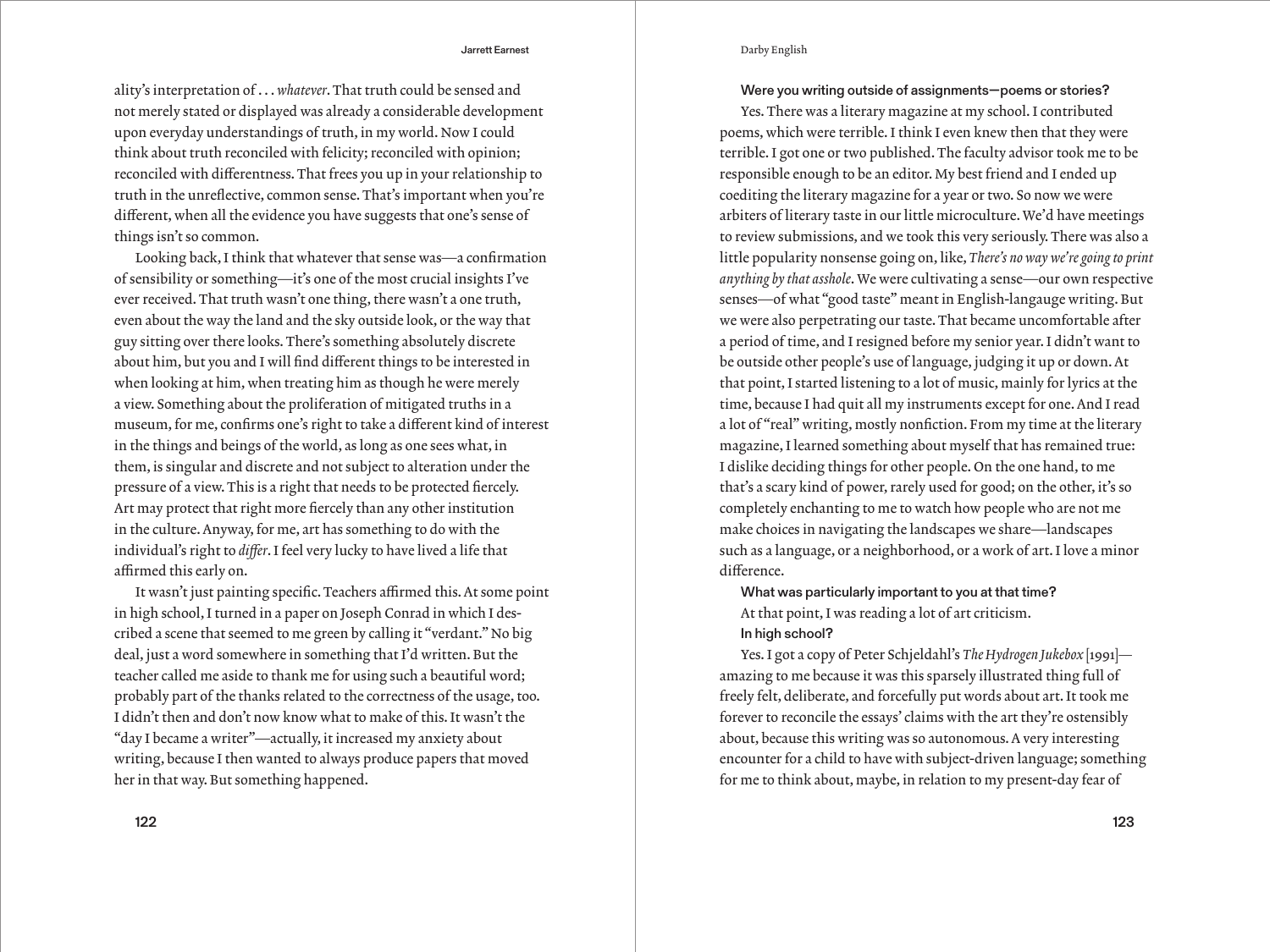## Darby English

autonomous art writing.I also read George Kubler's translation of Henri Focillon's *The Life of Forms in Art* [1942] at that time.I was totally mystified and in love, but probably had no idea what I was reading. I did understand the attempt, however, to describe the problem of verbalizing the ineffable in concrete things. It's a perennial problem, too. Didn't know that then, either.

The thing about *Hydrogen Jukebox* is that Peter is one of our greatest writers on painting. His Manet essay is a way of narrating the experience of painting as an intersubjective experience, through close attention to form—that seems close to what you're doing in your newest book, *To Describe a Life*.

That essay was very important to me, along his essays on Chardin and Morandi, which do the same thing. Looking back—*What was I getting from Peter Schjeldahl's essays?* The same thing I was getting from James Merrill and James Baldwin and Ellison's nonfiction at the same time—the sense that *it's not about you*. Some art is doing things—things unrelated to its depiction or the criticality of its sheer positioning vis-àvis a charged site—things that it wants people to know about in detail. In trying to tell them, because the art can't tell them itself, one cannot, I feel, limit the account to descriptions of the art's own means, whatever the fuck those would be.Art exists for the people who will come along and try to come to terms with it, to describe its attempt, and to find a context for this attempt as part of an effort to ascertain its impact on something beyond itself, beyond art.That context in turn belongs to history, which is a complex of contexts, but in the end history is only a perspective. One person's view of what it took to bring now about.I feel like Peter's respect for the art's core modesty about its situation amid all this, about its dependency on attempts made or not made, is exemplary. He's going to tell you what he thinks, but he doesn't start out with that. And he has no time for pathetic, academic hang-ups.

# It's never prescriptive.

At its best, it's a deeply empathetic project, which has to do with producing a legible and durable record of something that's been fully considered. *I'm not going anywhere until I've seen everything that this thing* 

*has to show me.* It's most often a *thing* with Schjeldahl, but of course sometimes one needs to make the same commitment to describe a situation adequately.

In a book like *1971*, when I'm talking about color painting and color sculpture and trying to think about the historiography of color, a similar kind of commitment was required.The book looks closely at writing about color; of course; all that writing is happening in a social context that's structured by "color" in a strong racial sense.I can't imagine doing a kind of social history that doesn't involve periodic moments of very intense looking—describing everything that can be seen and leaving nothing out, as far as your vision can tell. Otherwise, you haven't dealt with the thing, you've only dealt with the parts that accord with the history you've come to affirm—you've come to the object for something, taken only what you needed, and left a great lot behind. My project forbids that kind of selectivity, at least up front. Obviously at other, early stages of research, one must make decisions, and that means making choices from among what's available—not only to see and describe, but also to feel and think.If the work is any good, if it exists for some reason that makes a claim on history, then there'll be a lot. When someone is faced with a lot of something, she has to make choices.

## When you went to college, did you intend to study art history?

I was surer about studying English and philosophy.I ended up with two majors, trading English for art history. I went to Williams College, which is known for a rigorous and rigorously traditional kind of art history that was cultivated by academic men and museum men.Are you noting the emphasis on *men*? White ones. But I got the solidest of foundations there.I took the survey in the first two semesters of my freshman year—if we ended in the twentieth century, it was probably with the late work of a nineteenth-century painter. There was no modernism, really—at least not available to the undergraduates. I was required to buy a copy of Steinberg's *Other Criteria* [1972], *thank*  God, but I can't recall reading it in a classroom setting, the sensibility of which almost every page of those essays would gravely offend.And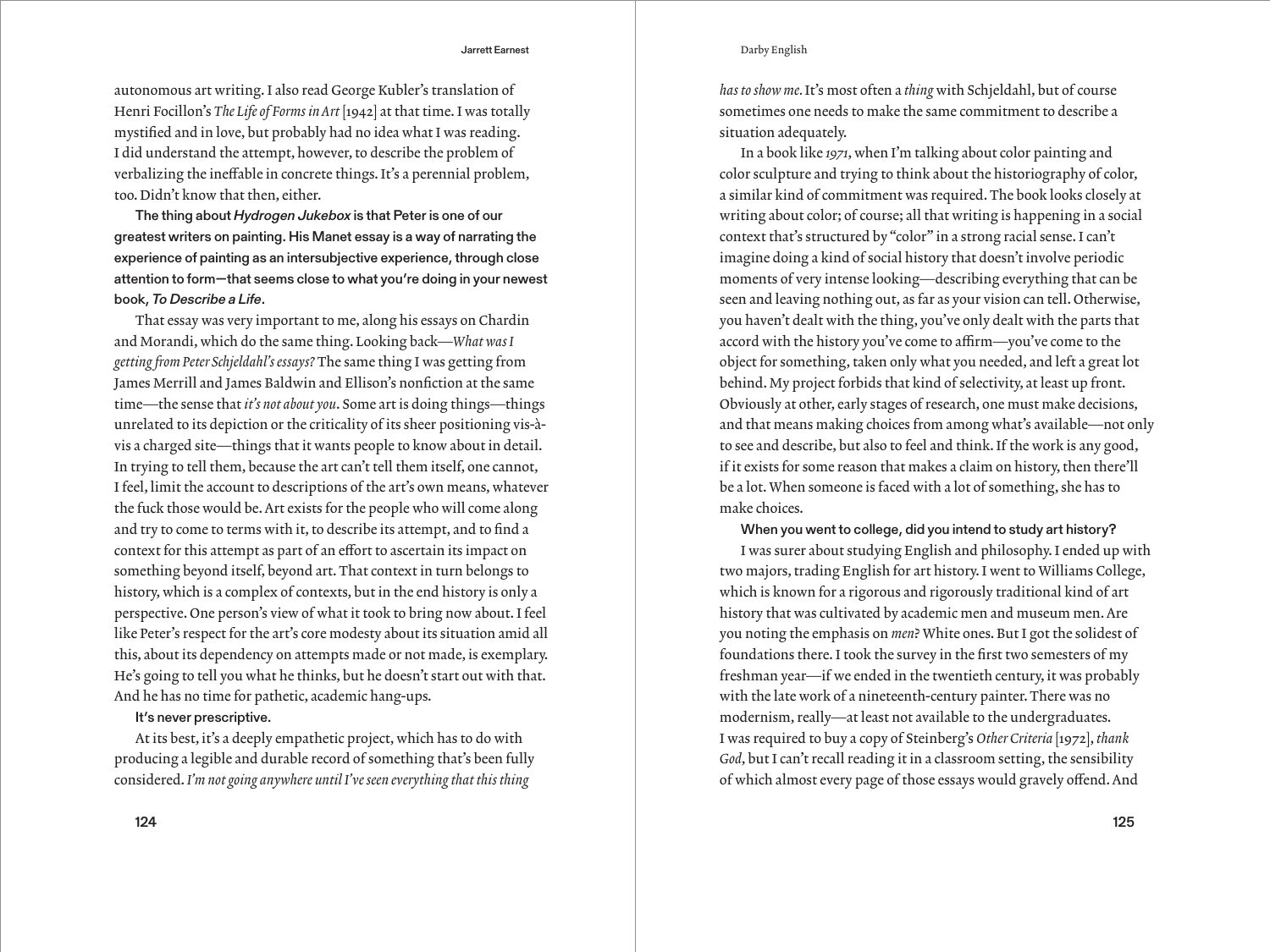## Darby English

there was utterly no thought of contemporary art in the official art historical narrative. No courses on contemporary art until the fall of my last year: one was taught by a brilliant painter, Mike Glier, who was himself in the throes of postmodernist art theory at the time; the other was for graduate students and cotaught by Linda and Hartley Shearer. So it was late in school, during that first term of the last year, that I caught a glimpse of an art history that occupied a full-bodied and relatively unanxious relationship to the present. Following the surveys, I took memorable courses in the art of the Dutch Golden Age, history of architecture, all the French painting from Robert to David and his followers—which is so little art, when you think of it—and other European painting.Again, a solid training not much modified from the canon of objects and writings established during the century of the founding of the discipline.Things were similarly conservative methodologically, with the exemption of some discourse theory, some film theory, and the core works of English-language feminist art history. Linda Nochlin was an early hero.I needed reading and courses well beyond art history in order to learn how to think about language, race, class, and sexuality.The difference between art criticism, which I do not do or even value particularly highly, and art history, which I regard as a staple of cultural history and try assiduously to practice well—this difference was not taught. Looking back, that strikes me as odd.

Two big interventions or so occurred in my sophomore and junior year.The first one was Abigail Solomon-Godeau coming from Santa Barbara to teach a course in the graduate program that some undergrads such as myself were permitted to take. She put art history in a historical perspective, not only alongside other moments in its own disciplinary life, but alongside other social practices.And she was just fucking brilliant.I learned modernism from someone who was hard at work dimensionalizing it. Hers was a pretty vigorously anti-institutional modernism, and there was this awareness that art history was an institution, one defined and refined and promulgated through procedures like majoring in it, and assimilating masters and master narratives—continually reinstituting instituted knowledge.

126 127

And there was a concomitant awareness that there had to be other ways of caring deeply how art has been made, presented, and understood through time.Abigail never attacked our curriculum outright, but from the reading and the learning she directed, it was clear that that curriculum was an institution inviting critique.Another kind of white cube, if you want.That was massively helpful, because I hadn't until then the language to narrate my complaint about the curriculum. By "complaint," I probably mean all the standard young skeptic questions, like, *What about me? What about now? What about all the ways of power? What about the stuff that so much of this writing elides or mitigates in advance?* And I was both nervous about and discouraged from bringing in language from philosophy and political theory, where I was spending all my spare time.

This was the mid-1990s. Disciplines were splitting and recombining. A good number were being straight-up invented. Until this two-part moment,I knew this, but couldn't reconcile it with my greatest academic love, and let me tell you—that was hard. So, the second big thing was Debra Bricker Balken, an independent scholar based in Cambridge, coming to teach a course on museology during Winter Study of my junior year.In that class I read Douglas Crimp's *On the Museum's Ruins* [1993], which was more or less hot off the presses*.* I read it really fast and it blew my brain apart, and I turned to Douglas's *AIDS Demo Graphics* [1990] next.These books look differently at institutionalized art politics and political practices involving art; they develop a language of critique for the forms that constitute art as well as those that constrain it.The museum book was assigned very early in the course, but I stayed with it, as it stayed with me.The feeling was somehow, *This is what I've needed all this time*. Queer life on that campus was *very* good in those years—*God, was it good*—and I was reading queer theory in political theory courses, but didn't know how to adapt it to anything. Douglas's work showed me how. Douglas's AIDS work is largely anticipated in the museum book, but that book hit me at the same time that the difference between being gay and being queer snapped into view.Anyway, it made it possible for me at last to imagine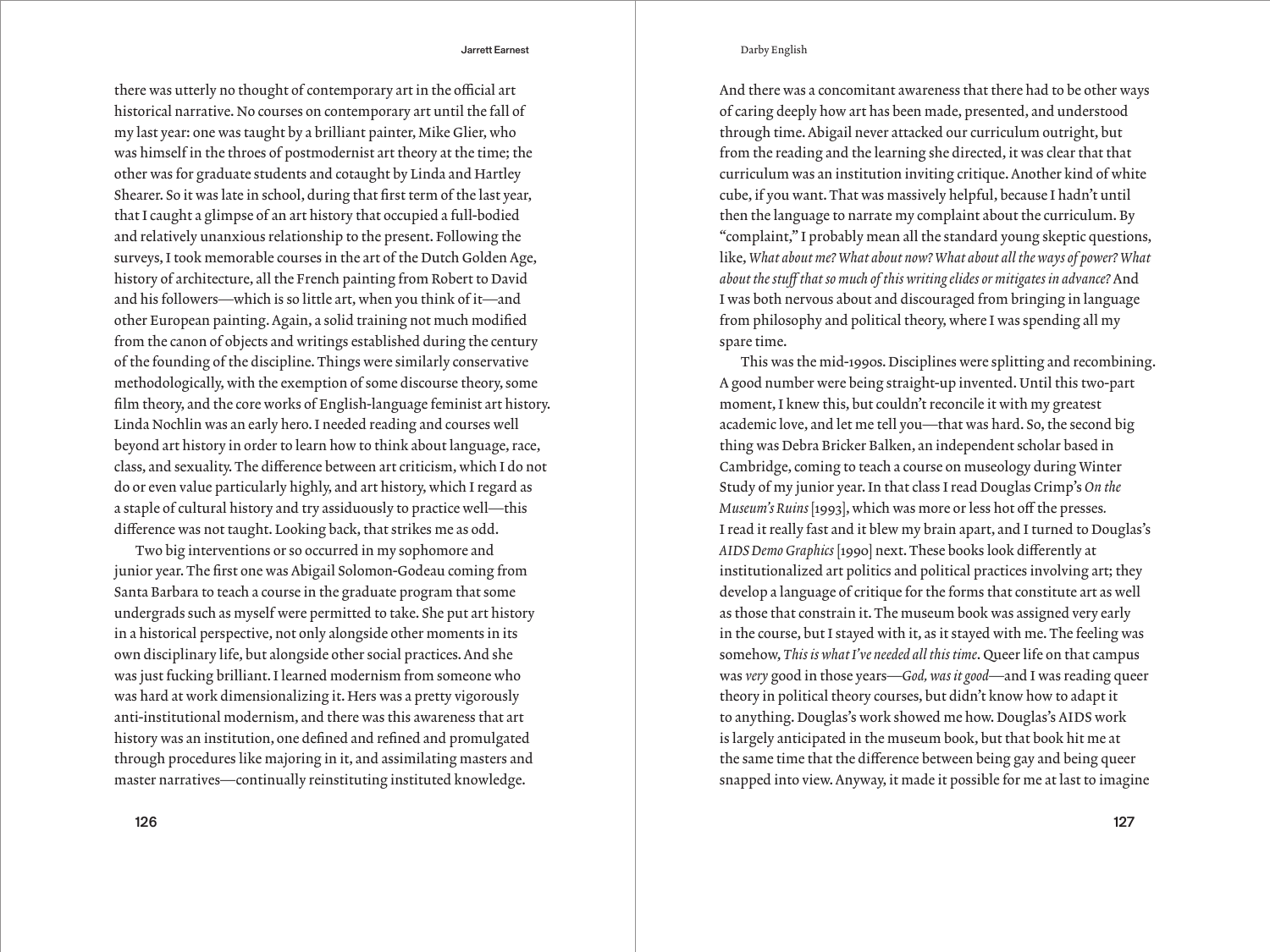an art-oriented intellectual practice that was fully open to what I needed from political theory, and that militated against the closures I experienced in art history.That was when I decided to apply to the University of Rochester to work with Douglas.It's the only thing that I *knew* I wanted to try next. Of the postcollege options I was qualified to pursue, only that one felt urgent.I had something to figure out.I'm still figuring it out, and it's every bit as thrilling now as it was then.

A funny thing happened when I first got to Rochester, cat and all.In my first academic meeting with Douglas, naturally he wanted to know what I was thinking about working on.I'm like, *Museums, duh! That's our thing, right?* And the first words out of his mouth, which he said with a kind of confused sweetness, were, *Darby, you know, I don't think about museums anymore*. Flat out.If he said a thing about what he *did* think about,I don't remember it.All I knew was that my Ruby and I lived in Rochester now, so that I could think about museums with Douglas Crimp, who himself doesn't think about museums anymore. Somehow I was able not to worry too much about that. I mean, there we were.

Not long after that,I needed a subject for a paper I had to write in one of the two classes I was taking with Douglas that semester. I realized I was still thinking about a Glenn Ligon installation I'd seen at the Williams College Museum of Art as a college kid.The total exhibition was titled *Glenn Ligon: To Disembark* [1993]—it comprised the wanted ads from Glenn's *Runaways* [1993] series, for which his friends provided him with descriptions of Glenn, the sort of thing they'd say in a "missing person" report; it had the music-box shipping crates, which reminded you first of Judd and then of Henry "Box" Brown, a slave who was shipped to freedom in crates of similar proportion and construction.If you didn't already know about Brown, which I did not, a label nearby schooled you. Ligon's first text paintings made directly on the wall were also in that show.I think it was one with a Zora Neale Hurston text, either *Untitled (I Remember the Very Day That I Became Colored)*  [1990] or *Untitled (I Feel Most Colored When I Am Thrown Against a Sharp White Background)* [1990]—one of those two. Oilstick applied directly to plain white gallery walls, Glenn's selection and Glenn's hand revivifying

#### Darby English

Hurston as a kind of elevated graffiti.And the whole complex of art objects was a whole.I was like, *What the fuck?* This show had haunted me in the quietest way. Looking back, I think it was the vividness of the intersections in the work—past with present, minimal art with lumber, freedom with unfreedom, literary aesthetics with visual aesthetics of low and high kinds ... And it was extra great in a way because I had no discourse explaining it to me.It just happened—again and again, because I returned a lot—and then sank in.Three whole years passed before I tried formulating a single sentence about it. Maybe we should all have to wait that long between having an experience and tap-taptyping out random junk about it. Not because what I eventually wrote was so great, but because during this gestation or whatever, the work and the experience had grown into this incredibly thick, rich, personal and intellectual resource that was my own.

Anyway, this exhibition had really nailed me at Williams, but I never had any place to think about it, since the curriculum allocated such a tiny space for contemporary art. So I decided to write my first seminar paper on Ligon's work. Douglas said, *That's good. I know Glenn*—who kindly got his gallery to send me all of the slides, all of the press, and not only the citations for the entire bibliography, but the texts and books, as well.There weren't tons then, so in a box I could carry home I got the whole extant Glenn Ligon research archive. Then I read what passed for a literature about Ligon's practice, and I was flabbergasted by the lack of attention to form in virtually all of it. *Flabbergasted.*

My primary experience with this work had been totally form based—a phenomenally rich, extended intensity. None of what I myself felt the work to be, or do, or mean was reflected in any of the writing. Every critic or writer who encountered it seemed to take it as an opportunity to reflect on the demographics of the art world, or spout random givens about blackness, maleness, gayness, or whatever. Generalizations about abstractions—*Great*. Seriously: generalization after generalization, barely one of them inflected by the texture or character of the various works under discussion.In a way, dealing with this has been my problem ever since—pointing it out, correcting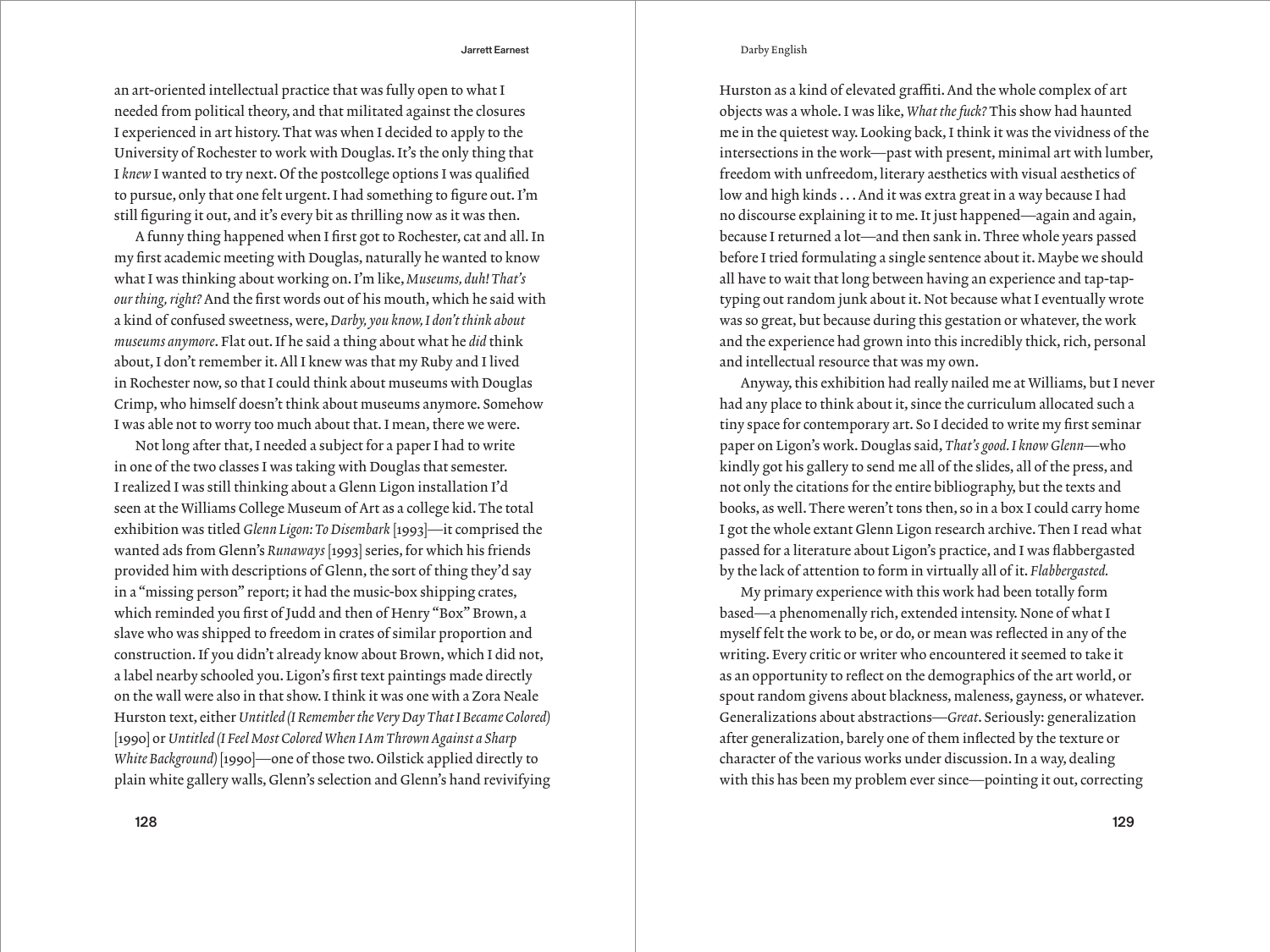#### Darby English

Jarrett Earnest

for it, theorizing preventative measures we might take, as best as one writing person can do. At this point, I should probably confess that it's a revisionist project—revising racist arts-and-culture writing by black people as much as revising racist arts-and-culture writing by nonblack people. And, to be clear, what's racist about it is its perpetuation of the racist norms that condone generalization and dismissal through disattention to specificity, alterity, variance, and just plain change.

Your book *1971: A Year in the Life of Color* is a revisionist reengagement with late modernist color painting and sculpture, which was off-limits in art history for a long time because of its associations with Clement Greenberg and Michael Fried. But a critique of the Black Arts Movement also drives the book. I would love to open that up a little bit. How did you first encounter the rhetoric of the Black Arts Movement that you felt the need to react to it so strongly?

The first encounter? I was an upper-middle-class black kid in rural suburban Cleveland—which was *not really a thing* when I was a kid in the late seventies and eighties.I was just going along and doing my music lessons, doing school, hanging out with friends—all of whom are white.There's music everywhere in your life—in the car, in the bathroom, in the living room, even in the garage—some of it's black and some of it's not.You just like it or you don't.The people who help your family to constitute a neighborhood are all white people; you see nothing of conflict between your parents and these people.You have your crushes and your nemeses, all of whom are white.Then there's some party, staged by someone's parents right around the time everyone is getting hormonal. I'm at this party, and at some point I'm in a gaggle of boys, and this kid Brian and I realize that we want to touch the body of the same girl, who is white.And it turns out that Brian has a certain right-of-way in that situation.I didn't know this until I acted, or spoke as though I were about to act, on my own interest in the girl in question. That's when Brian let me know he had right-of-way.I responded by pushing him down a short flight of stairs and running away from the fight that surely would have ensued if I hadn't run. So, like Hurston in that line that Ligon appropriated for a painting, I remember the very

130 131

day that I became colored.The day I was made to realize that there was something about the apparently minor differences between him and her and me that wasn't minor at all.At least not on that occasion.

Well, that's all very abstract. I came to the language of black essentialism around the same time, through some school exercises. It either was clear or was made clear that it was inviting me to join it, to enter into its fold. By then I was committed to the fantasy that I don't color my tastes, because good and bad things weren't colored accordingly in the world where I formed.Things are *mixed* there. I was formed in a mixed and overwhelmingly peaceful place. We did everything that interested us until our interest changed direction, and then we did something else. For that reason mainly, I like that which keeps *open* the question of cultural location.

The first time I encountered strong black cultural formation as a thing that I was expected to want to be a part of, to feel at home in—was high school.There was a Black Student Union. Later, my college would have its own version. My relation to both was fraught. Already the "union" tells you a little about the historical pedigree this is a vestige of the systematic collectivization of black students in a situation where each person would otherwise be left to her own devices, which was a very dangerous situation in the sixties and seventies.You had to have your *people*.

Everybody with a difference from the norm, wherever they happen to be, deals with this. Like, *Are you a joiner or not? What are going to be the terms for joining or choosing to remain perpetually in a negotiated liminality between yourself and the various groups you might join?* Frankly, it's much harder to go on one's own and stay one's own course. But that was my choice, and for that choice I was made to feel uncomfortable by a majority of the other black students at my school.

Then at Williams, the resident advisors in my dormitory, from the very beginning, were both like, *Darby, are you going to go to the BSU orientation for new students?* Not particularly flatly,I said no, but I didn't give a reason.I didn't even go to see.I think because I didn't want to be in a formation. My luck so far in life had been such that,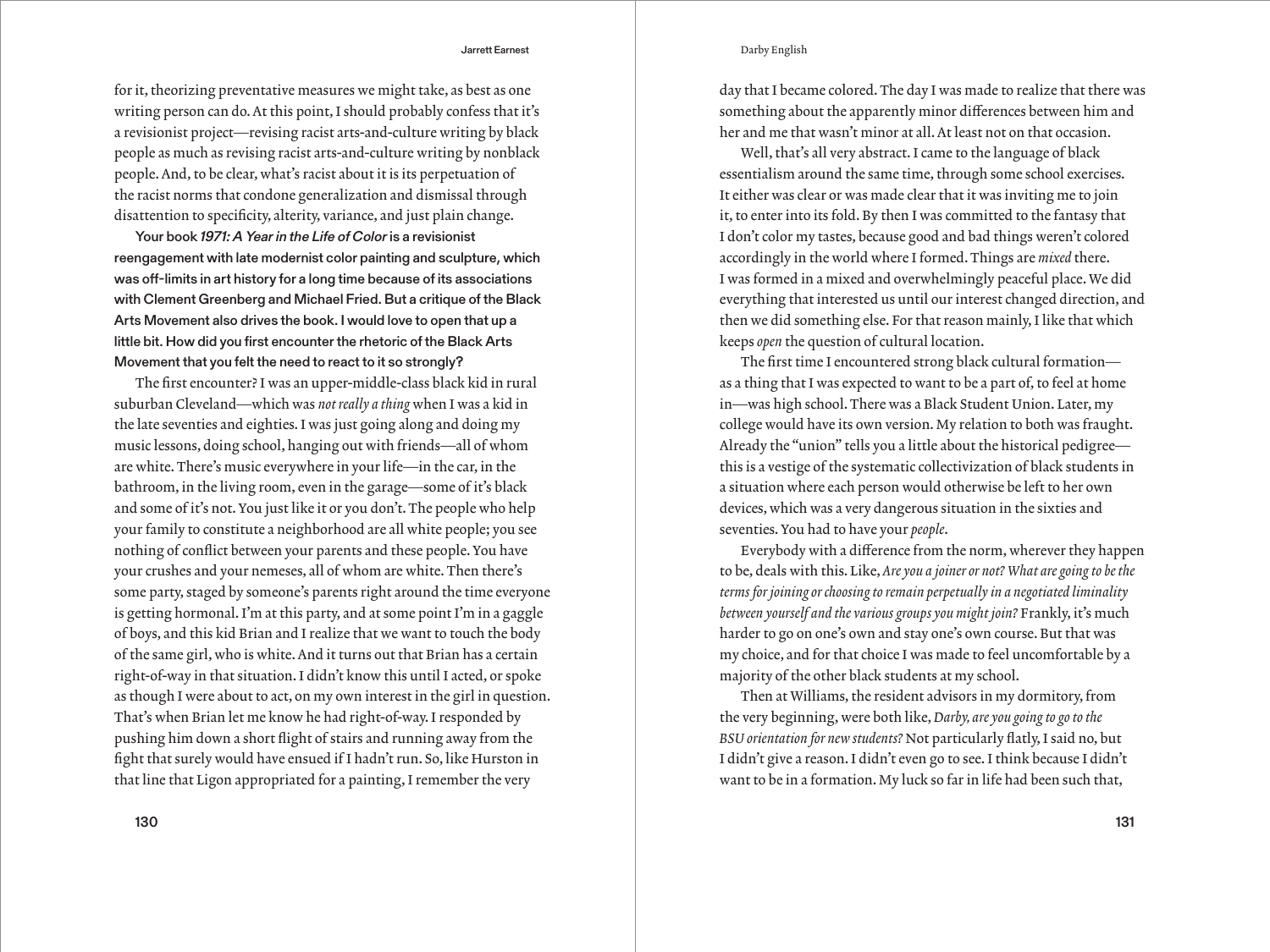## Darby English

socially speaking, I could go where I wanted to go and work my way into whatever scene.The way my parents would say it, when I walked into a room, I saw everyone as a potential friend. Not that I'm super extroverted or outgoing; I just am comfortable with people as they are in the world as it is. Doubtless this bears some ultimate relation to the way I myself want to be treated. I've been lucky to experience less targeted racial violence than a lot of people in my social category.

So my first encounters weren't with black power ideas of an original vintage, but they were with the contemporary vestiges of that.The first time I studied it was when I was at Williams taking a comparative religion course with a lesbian theologian, Reverend Dr.Thandeka, who taught Eve and the Snake—a famously important and very difficult course. We read feminist comparative religious theory, like Gerda Lerner. We read Audre Lorde—I read "Uses of the Erotic" [1978] for the first of what must now be a couple hundred times.That class changed me as a person in the same way that *On the Museum's Ruins* had changed me as a baby art historian.I realized that black feminism, and a queer black feminism especially, was closer to my heart and experience than anything else I'd ever read about identity of any kind.I would need a lot of time to figure out what was going on in that connection.I think now that it may have had to do with the distance I felt, both historically and experientially, from black American male certainties about the world into which we're born, certainties about how the world feels about us, certainties about how we ought to orient ourselves in response to it. I just don't know all that stuff; or, rather, what I do know doesn't yield certainties of that kind.It recently became possible for me to say this about a revered colleague and friend, Fred Moten: Fred *knows things* about blackness that I just don't know.And I can't write as though I do. And if you're going to try to make me feel bad about that, then that's on you, but know this: it isn't going to work.

It is fascinating to contrast your work and early formation with Fred Moten's deep connection with the Black Arts Movement through the work of Amiri Baraka.

I want to broaden it beyond Fred. He's by no means the only

practitioner who can be associated with such a starting point. He's the most nuanced and rigorous of those thinkers, in my opinion, but he's not alone.I'm so grateful to be in dialogue with him, strained and minimal as it is.I can't imagine better luck as a scholar than to be in dialogue with one of the smartest people in the world about the stuff you, too, are trying to think about as hard as you can. He's willing to disagree. He's willing to tell me, word for word, what he doesn't buy about my arguments. He can't get on board with a lot of things that I think and do and try, but he's respectful in a way that stands out. That's Fred's humanism and *his humanity*.They combine into something fierce, and fiercely necessary. Wheras I'm not convinced that Baraka can be described the same way.

I love hearing that, because I feel like people won't disagree like that about art right now. If there are fights, it's not about art—it's about a kind of righteous indignation around political issues in proximity to art, but it's not about the art itself.

I have a similarly strong response to what feels like an absence of spirited debate about art, which produces that nauseating ease with which folks will shame you for disliking something that's on trend in whatever way.I had a moment of release from this just yesterday, but it was quickly followed by another very "now" frustration, which is born of people denying that something is interesting because they don't want to look at it—or, better, be seen by it.I'd been to Gladstone Gallery to see a Thomas Hirschhorn show, *De-Pixelation* [2017–2018]. Just as I started looking at the things right in front of me, my "moreof-the-same" eyes flashed clear.Then it was different, a different Hirschhorn. He's thinking of something else, in a new mode, on a different scale, with a different language.It wasn't an environment of any kind.There's something gravely serious about the approach that he's taken, both to making the things that are on view and making them available to viewers.And there's a very simple concept at the heart of it, which is de-pixelation*—*which takes the stuff that's pixelated in our news images, like the horrors of war, and de-pixelates it so that we can deal precisely with what is horrible about the horrors ostensibly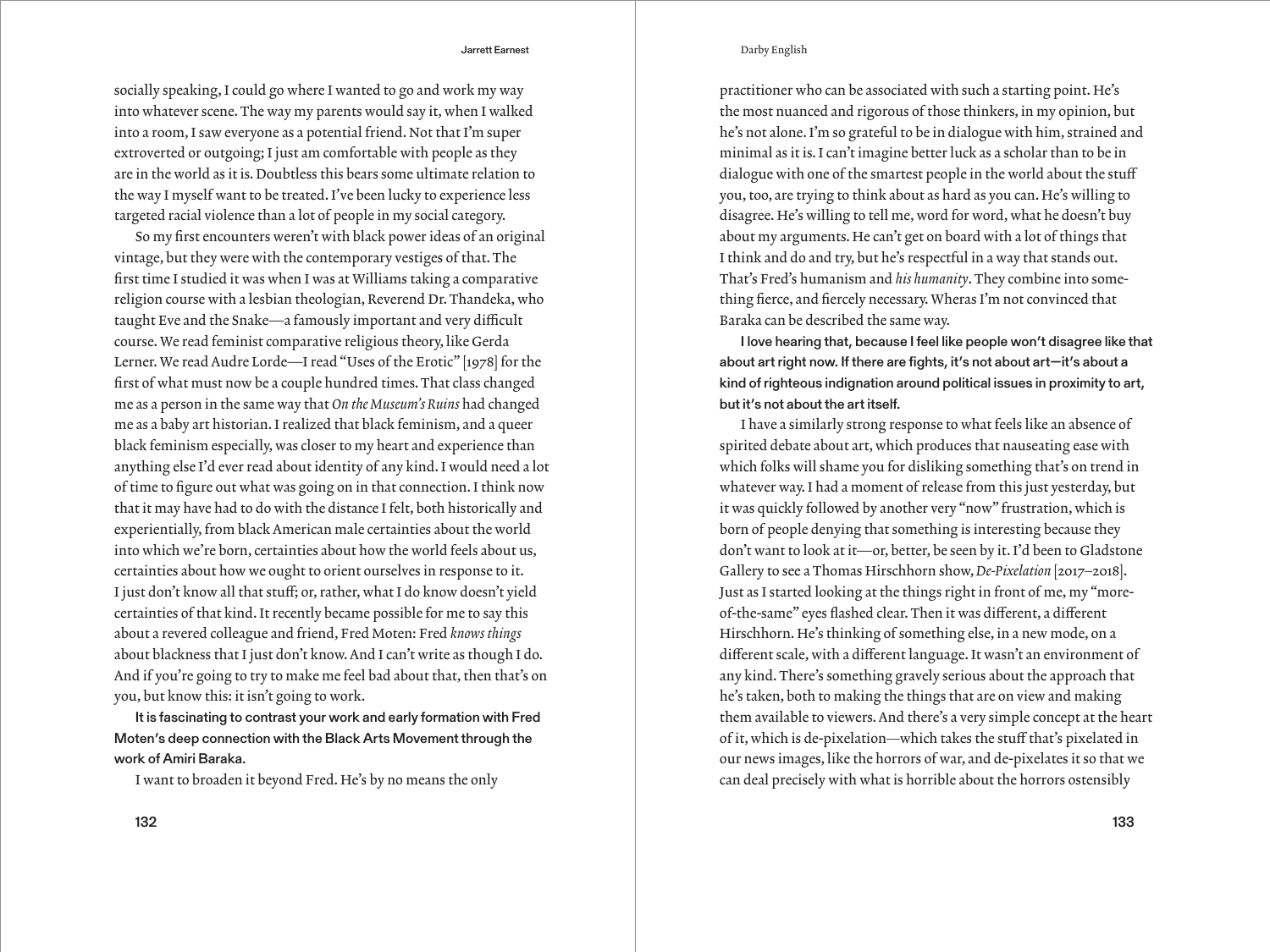## Darby English

"depicted" in what actually are redacted photographs and video feeds. He's pointing to a core conflict in our relation to the image culture we inhabit: we condone its mitigation of the very truths we use it to document.

After Hirschhorn and a good deal else,I was having drinks with friends, all of whom had seen the Gladstone show, hated it, decided it had no complexity.Turns out no one had looked at anything.They just didn't look at it. Technically, we were talking about the art in the show, only all of it was being seen through a scrim comprising everything they already knew about Thomas Hirschhorn before arriving. Somehow, all of it was clear even to shut eyes: what he was up to, what he had to tell us, how the telling went, how to assimilate it postencounter. On one level,I *get* it: there's too much art that's telling us things about ourselves.I have my own problem with that disposition toward the viewer. But I like art more than I like avoiding conflicts as expertly as possible—and I *really* like avoiding conflict! Anyway, it was a disappointing conversation, but the company was unbeatable. What are you gonna do?

The way that I engage with a lot of art writing is as the embodiment of a worldview, almost as a form of fiction—the world the writer would like to inhabit. From that perspective, thinking about *1971*, I see that as showing the kind of attention and consideration I would like to exist in the world. The reason you can write that way in *1971* is that a colororiented art asserts an overwhelmingly formal experience, which has to be attended to in a particularly intense way. That is not the way that art is written about now, or, in many cases, asks to be looked at.

I don't think art has to-wow, this is a much larger claim than I expected to hear myself making—but,I don't think art has to make the plea for attention on its own.That color-driven art *seized* attention. Those works entail a quantum of concentration and demand a quantum of concentrated focus. One had to accept the terms of an immersive proposal—*This work proposes an immersion, are you up to it?* One had a choice to make, and it was hoped that one would choose immersion. But I also feel that there's an obligation to attend even where attention

134 135

isn't being seized, even in the absence of that proposal.I think it's what we're supposed to do anyway.Art wants attention, and I want to provide it with a supportive environment.

Well, that is borne out most beautifully in *To Describe a Life*, which I think is a really stunning work of art writing. Part of what's so brilliant is that you're lavishing a kind of close formal reading on objects that don't even seem to ask for it.

# Or *warrant* it?

Or seem to warrant it. There are moments when you're gearing up to doing a close formal reading of Pope.L's *Skin Set Drawings* [1997– ongoing], where I was like, *Really? This is what we're doing?* But I went with it, and suddenly you get to the point where—*It's paying off!*  It seemed like that was your intention: *I'm going to bring to bear a level of attention on these things that don't even seem like they deserve it*. That somehow seems like an ethical or political move.

It is.They're not arbitrarily chosen.They're chosen because I do think that, despite perhaps *seeming* unlikely to withstand that kind of long and lavish attention, each work under consideration has worthwhile things to say to us about being in this world, right now.

# They have things to say to *you.*

That's a very helpful corrective.They have things to say to *me* about how I ought to think—not *what*, but about *how* I ought to try and think, about what is happening in the world right now, which is an epidemic of disregard for specific human vitalities.I don't think the art has to formulate a specific demand for us to behave as though there is one to respond to, or honor.I don't think one needs to be doing journalistic biography of dead people to talk about mass execution, to talk about what's at stake in the visualization of real lives that matter, that can continue to matter even after they're ended.The visuality itself of abruptly ended life is also extremely complex, important to be able to think about now, and in this I am recalled to Hirschhorn, and specifically to the import, for his latest project, of recentness. Fresh death. Though it's terribly hard to remember, the individual people that we lose are never fully gone. Memory work bears them passage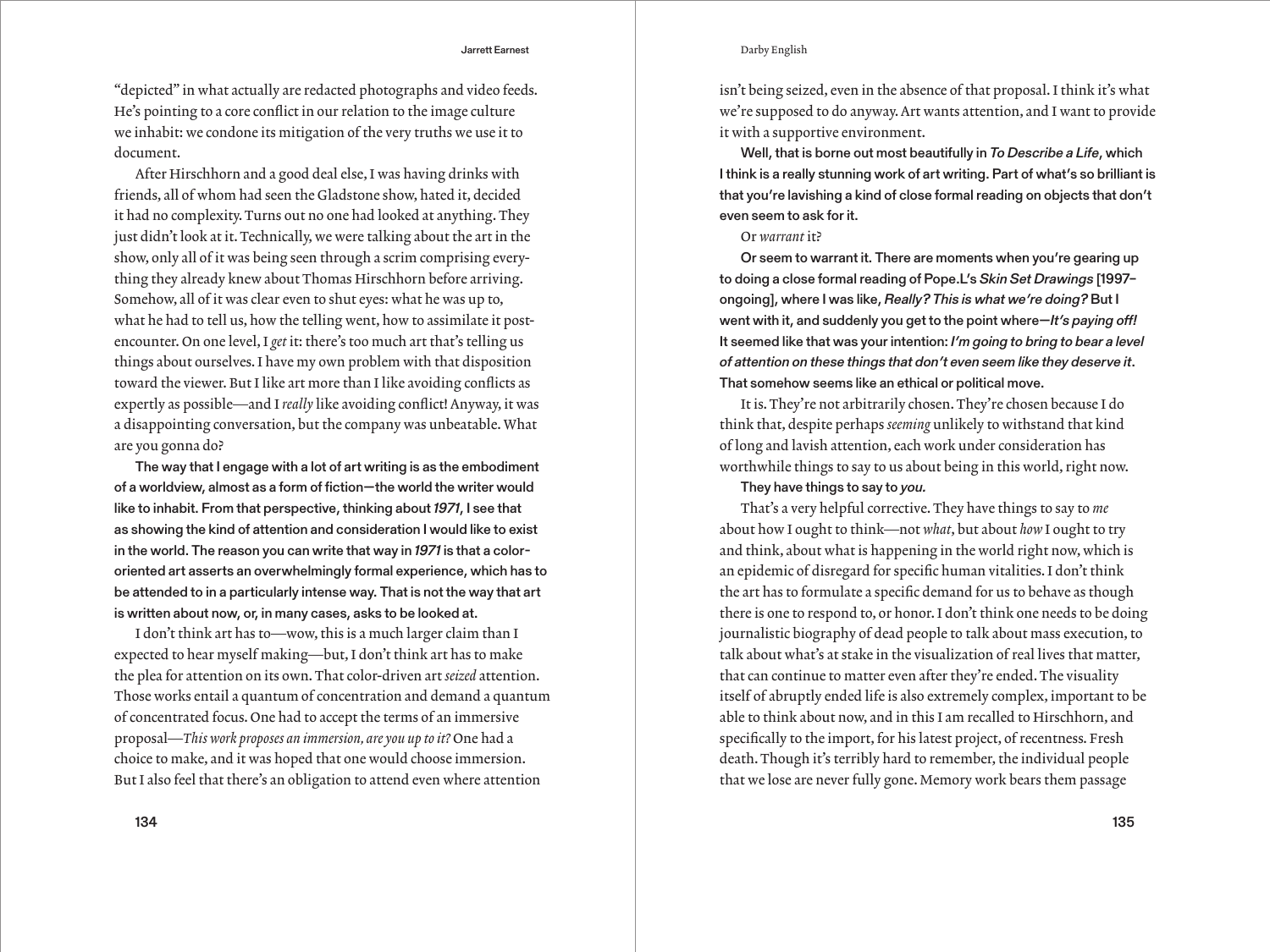into what is a future for them and a perpetual present for us. Maybe in *To Describe a Life* I am trying to think about how to suggest that the relative endurance of works of art are powered by a similar sort of *durability*—they're not monumental, they're not made of permanent materials, they're not strident in their disposition, but they have, or want, *staying power*.Art power evolves with culture change. So maybe what has staying power are these objects' implications. I think their invitations—the kind of looking and thinking that they invite us to do—are important factors to attend to right now.

The introduction includes an explication of *Tipping Point* [2016], Zoe Leonard's sculpture made of a stack of fifty-three copies of James Baldwin's *The Fire Next Time* [1963]; it's one of the finest pieces of art writing of this century. Just *so fine.* Partly I think that because I hated those book stacks.

# A lot of people do.

What it made me realize was not only that I had not really looked at them or thought about them, but even if I had, I don't think I would have come up with the same reading that you did, which was so *deeply felt*. It was an affirmation of what writing about art can do, which is model the experience of one consciousness engaging with an object as an embodiment of multiple other consciousnesses—sorting that through. You bring into that not only Zoe Leonard and James Baldwin, but all fifty-three people who owned those books before Leonard acquired them. It really captured something profound about art. I'm not even sure if the context exists in the present art world to receive what you're doing in *To Describe a Life*.

This is the most amazing thing I can hear, that somewhere on the page was evidenced the work I attempted to do as a conscious, reflective, curious looker, to figure something out about this sculpture, about how it came to have huge significance for me.I decided a long time ago that I write for the future.All I want is for people down the line to know that someone took this very seriously.

For instance,I want for people to know that someone was looking at Glenn Ligon's first text paintings and *not* deciding that, say, the affinity

#### Darby English

with Jasper Johns was perfunctory. When I was reading all the writing on Ligon up to December 1996, most of it was capsule reviews. Richard Meyer's catalogue essay for the show at the ICA Philadelphia was the only scholarly text.And it was serious: Richard did his homework, he looked long and hard. But his essay strung all the work together in a way that gave rise to some suspicion on my part.I wondered, *Is it really so much of a thing, all these* different *things Ligon has done? What about the mechanics of the appropriations all over the practice?* Richard's and my difference on this score came down to method.In figuring out precisely how Richard's piece frustrated me, I learned what I now know about the lack of integrity in what we sometimes call an oeuvre. Farewell to the oeuvre! But like I said, that was method.

Elsewhere in the first wave of Ligon literature, what made the most indelible impression was the sheer racism of a review by Michael Kimmelman of a show including some of Ligon's early text paintings. Kimmelman writes something like, *There was this and this and a text painting by a young black artist called Glenn Ligon that suggests the unlikely*  source of Jasper Johns. Of course, there's nothing "unlikely" about Jasper Johns having been a source for Ligon. On a really real level, all I'm trying to do in what I've done on Glenn's work is to say to some student in the future, *Okay, you've seen one version of this art's genealogy, wherein black artists don't warrant comparison to white artists, because how could a black one even know about a white one? Here's an alternative.*

I mean, to be responding to what you were saying when you said, *I don't think there's a reader in the art culture of now for this—*that's fine.I wish there were.It would be nice to encounter kindred spirits more often. I've found that that's not reasonable to expect from art readers right now.They're after something else, something that's not what I do.

I would love to know more about what brought you to use Simone Weil's *The* Iliad*, or, The Poem of Force* [1939] in your essay on Kerry James Marshall's painting *Untitled (Policeman)* [2015].

Weil was introduced to me in a seminar on French critical theory that I took in graduate school with the critical theorist Tom DiPiero. I peeked at the essay on the *Iliad* then and maybe didn't really find what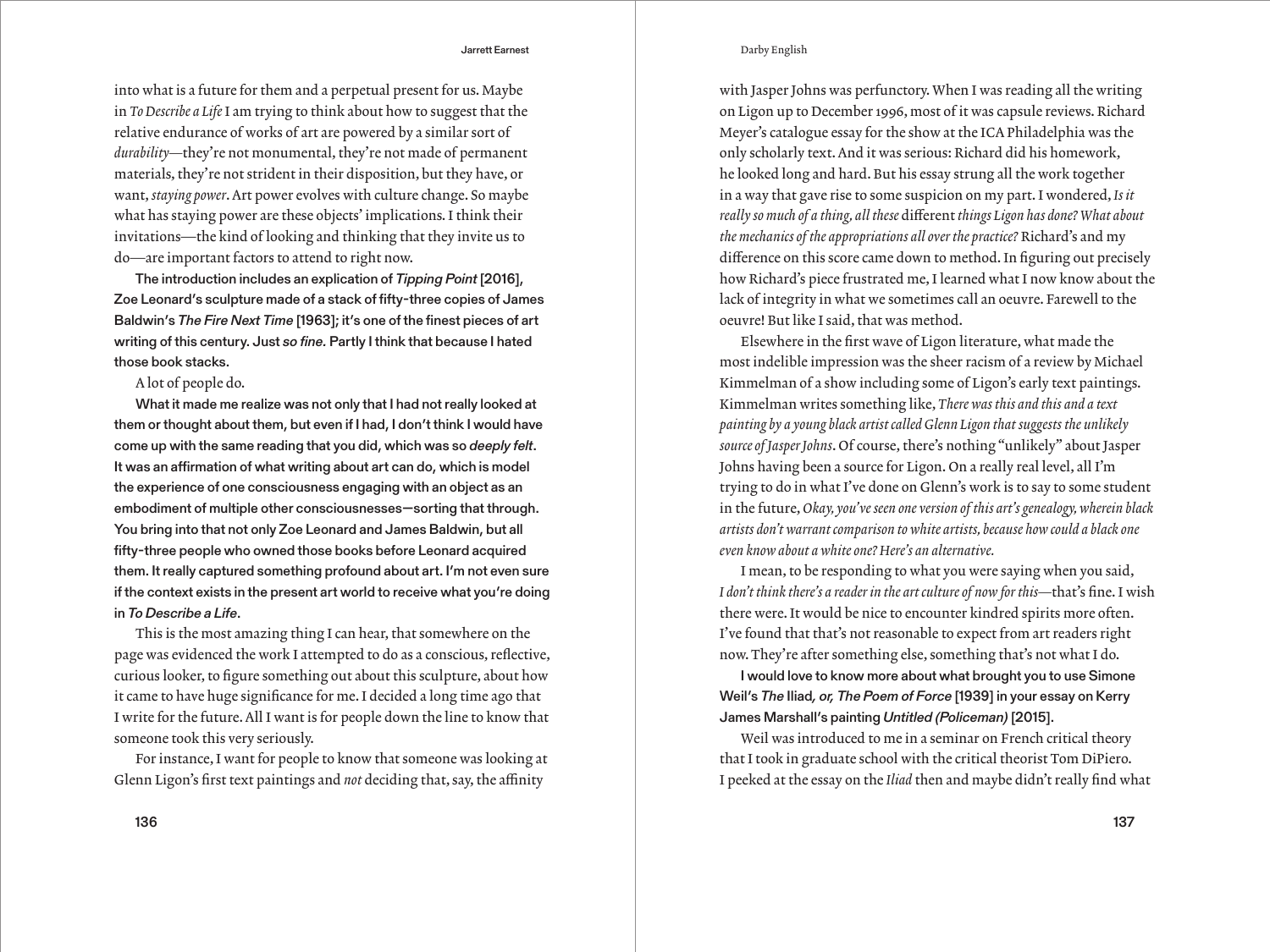## Darby English

I was looking for, whatever that was. But I kept it close, all of the Weil, because it's at once very weird and powerfully true. For the longest time, whenever there was a new pile, I would pull it out and stick it on top. For years and years,I was *about* to read all of the Weil.Jacqueline Rose's collection *The Last Resistance* [2007] has an essay on Simone Weil written just as a sort of a tribute. I'm greatly indebted to Rose's thought and writing—her commitments to thinking about the creative enterprise that sets itself up *in between* conflicting entities, and her commitment to advocating for artists—mainly writers—who create in impossible situations.And she understands that, underneath it all, Freud was one of the finest prose stylists of the last century.Jackie's whole project is a model for me.I try to think of my commitments as being to people with a similar positionality, like being black in the wrong way, or being black at the wrong time, or being black at the wrong place. Often these become impossible situations, if they don't start out that way. Not as much gunfire as in the places that hold Rose's gaze in those essays, but other violent deployments of force are very much the norm.

Anyway,I saw Kerry's painting unfinished, and I left the studio thinking he was making a takedown of the police.All I really knew was that he was making a painting of a cop and that I still despise the cops. For what it's worth, the cops have given me a lot of good reasons to despise them.I was like, *Can I come back when it's finished?* He called me to come see it the morning it was shipping out to Miami for an art fair.I walked into the studio and saw immediately that he hadn't been doing what I wanted him to be doing.I felt some resentment.I felt the force of my own need for this painting to have been some kind of equal but opposite strike against the police.It's utterly ambivalent—*utterly ambivalent*. Really unshakably so.At some nearby moment,I recalled Weil's words about the figure she describes as the man of force and the recipient of his force. On her account, force turns both into stone; there's no breaking down the recalcitrance they achieve in the face of one another.It must be that I felt the force in me was equivalent to the one that I projectively attributed to the police, and I *felt* it in a way that I had never felt it before—walking into Kerry's studio and encounter-

138 139

ing an ambivalent image of the police.I felt myself standing squarely in front of the painting, trying to change it around into what I needed. And it wasn't complying.I don't even know how to express how grateful I am for that, now that I've taken a period of time to look at it and learn from it.I live for that.

I tend to be wrong about a great deal of what I think I know.Kerry's painting doesn't *know* things about blackness and policing.It doesn't *know* things about race and policing that everyone in the culture knows to a certain degree.I'm glad there's finally a monument to not knowing some of that stuff—a nonmonumental monument for not knowing. The approach that the painting takes to our knowingness and us is oblique: we're witnesses to this clenched scene, we're not the addressee. And I just love Weil's words, and found them adequate to this conflict, her conviction that, when force is on the move, master and slave both turn to stone. The violence and the mentality that that arrangement adopts, it's all-pervading—but at a certain level of ontological interrelation, there is no power difference. That's more than a little bit fucked up, but it's also powerfully true.

And like many things in Weil, it's figured as strangely impersonal. She's someone I've been reading over and over since I was, like, nineteen years old, but lately she's felt like oxygen. There's a line in *Gravity and Grace* [1947] where she says, "Every being cries out silently to be read differently." I really felt that was the core of your project.

Differently every time? Differently from—

Differently from however it's being read.

Yes, exactly.In other words, every reading produces the fantasy of an alternative reading that competes—for what thing, we cannot say—with the reading one has just performed, with another's reading or one's own reading on a different occasion. In any case, there is the always present conception of the same text perceived from a different point of view. For Weil, and I think for all serious readers, this truth about reading, an inescapable fantasy, serves both as a menace and as a thrill. In this very limited way, works of art differ very little in their effects from texts.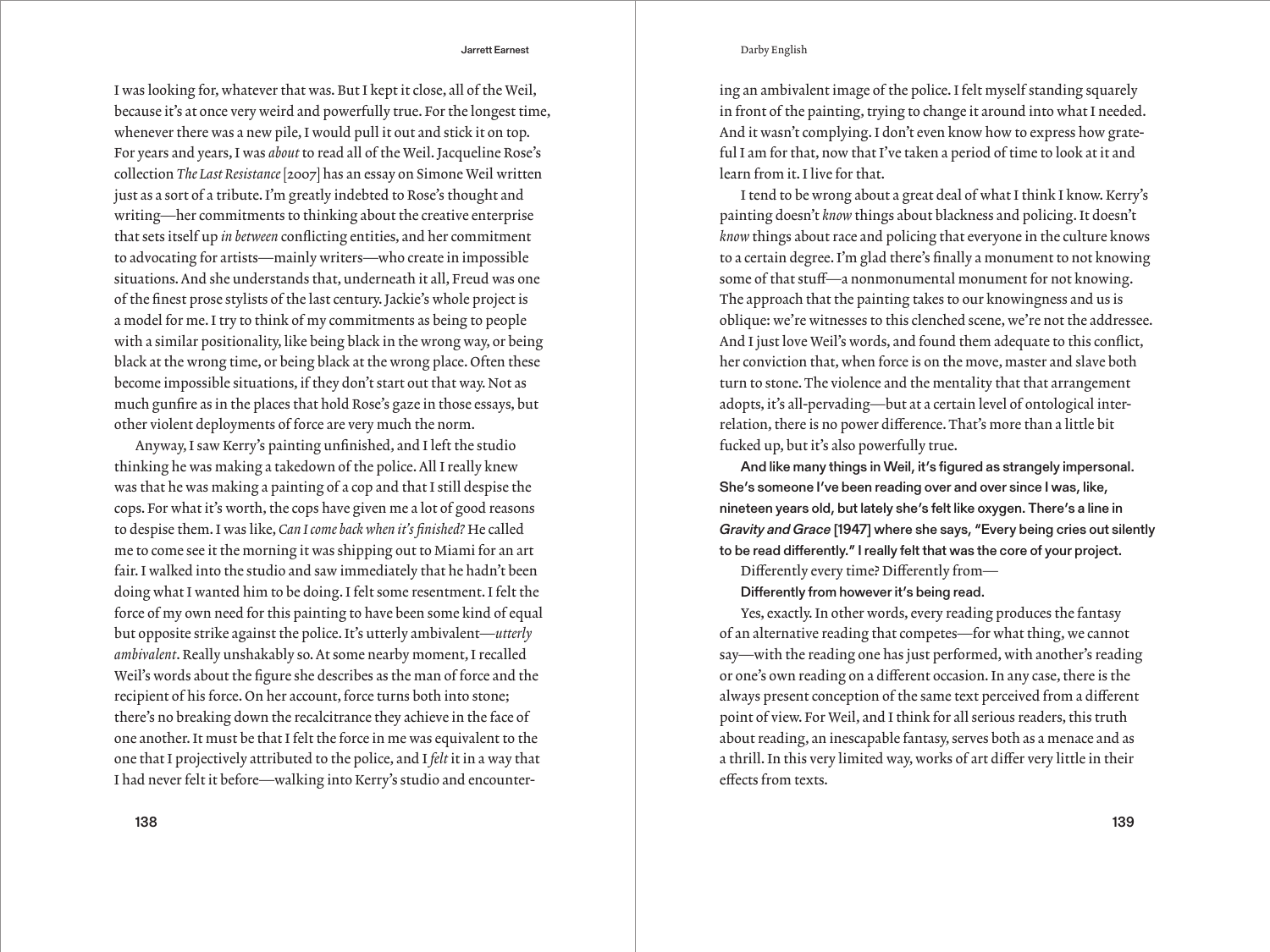## Darby English

In *To Describe a Life*, you draw an equivalence between the individuality of a subject and the individuality of the work of art.

I suggest one.And it's by that suggestion that the "life" in the title may seem a double entendre.I'm fine with that as a provisional suggestion.The only way it works as a title is by way of the double interpretation—life as we know it and the discrete existences of specific artworks.I guess it shows through that I'm always still puzzling through *The Life of Forms*. Focillon's project in that book has aged extremely well.It may even be more completely of our time than it is of its own, because we have survived the reigns of countless narrow formalisms.The art that no formalism can contain enjoys a greater freedom in the aesthetic and interpretive schemes of the present. There *is* a life in forms.That's just axiomatic for us today.

# You *feel* it.

What I have come to love about that book is the number of ways Focillon has to formulate the vitality that he sees and feels in a really astonishing range of objects—spaces, shallow relief, painting qua painting.There's something ecstatic about the methodology.It's deeply queer, his refusal of any available formal disciplinarity.

There is a footnote in *To Describe a Life* that includes a beautiful little snippet of a Kay Ryan poem. I was interested in your relationship to poetry, and how it figures in your thinking about writing.

It's simple: I go to poetry in search of an economy that I find it hard to generate on my own. My friend Hamza Walker, who graciously reads a lot of my drafts, says he's always adding water, to dilute them, thin them out, clarify them.I've also recently begun to purge my dependency on adverbial modifiers; they just don't need to be there. I favor short-line poetry, a poetry whose saying achieves palpable substance with as few words as possible.I'm not interested in poetry's metaphors so much, in part because I'm very bad at metaphor—bad at tracking it and bad at doing it. Relatedly,I dislike the distraction of metaphor in writing whose primary aims are description, analysis, and interpretation.I just think it's diversionary.There's no time for that. The poets whose work I need nearby when I am writing, these

poets tend to be practical realists who approach their subjects directly. Books by Ryan and Louise Glück are literally always within a few steps' reach.They think about thinking and look at looking; what keeps them on the move is the dimensionality of the things and beings of the world, which makes a peculiar kind of comfort out of the fact that there is *always* more to think about and to look at. Other constants include Harmony Holiday, Frank O'Hara, Mona Van Duyn, Alice Notley, and Tony Hoagland.

For me, great poetry takes you out of syntax as you know it, shows you what else language can do, takes very seriously what it cannot do.It can be a great help to narrate frustration, so that it's not just debilitating noise. Words can do so much more than we let them do single words, even.And autonomous images made from words, not to metaphorize, just to describe differently.I have learned *so much* about what I do and how I do it, as someone living an art life, from Kay Ryan. There's a poem called "Least Action" [2003]. It's equally about vision itself, this huge and hugely pertinent subject, and about the nature of any attempt to effect something, which is so micro. It goes:

> It is vision or the lack that brings me back to the principle of least action, by which in one branch of rabbinical thought the world might become the Kingdom of Peace not through the tumult and destruction necessary for a New Start, but by adjusting little parts a little bit—maybe turn